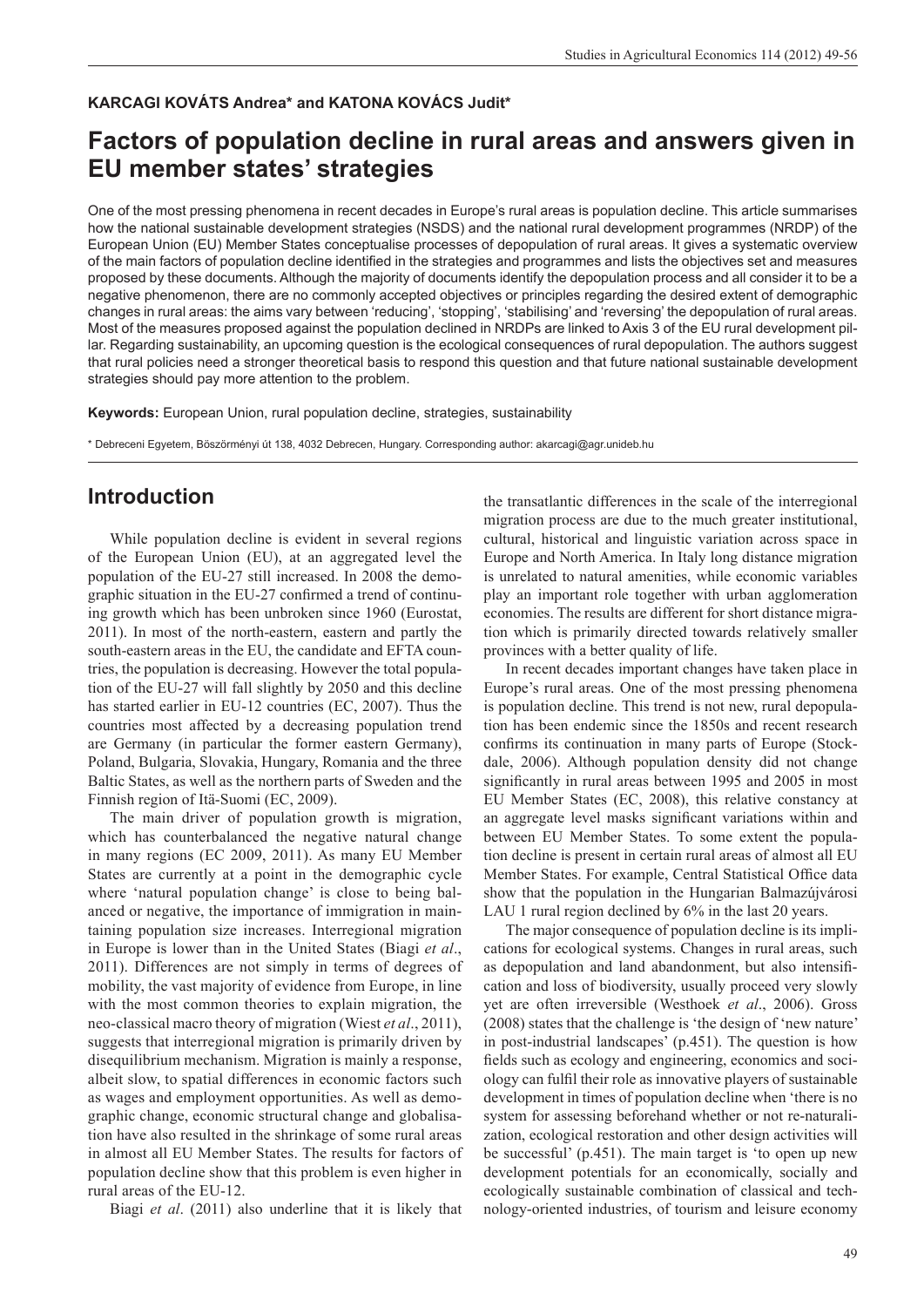as well as science and research' (p.451), i.e. the main target is sustainable rural development.

Nevertheless, over the last two decades it has become clear that sustainable development is an extremely complex, and in many ways ambiguous concept (e.g. Goodland, 1995; Lélé and Norgaard, 1996; Bartelmus, 2003; Robinson, 2004; Dietz and Neumeyer, 2007; Martínez-Alier *et al*., 2010; Latouche, 2011; Kiss, 2011). Implementing sustainable development is difficult, slow and necessitates compromises. The concept itself has numerous, sometimes contradictory interpretations so it remains difficult to define the elements of the problem in an unambiguous way. Socio-political players do not always discern the theory's contradictions and uncertainties. In fact, they are often selective toward the theory's various representations, choosing those which suit their political and economic interests (Gáthy and Kuti, 2007). In EU documents (e.g. national sustainable development strategies (NSDSs) and national rural development programmes (NRDPs)), the concept of sustainability is usually not defined or only briefly and superficially dealt with. Generally they quote the Brundtland Report (Brundtland *et al.*, 1987) definition and the vast majority of the strategies refer to 'three pillars', meaning the need to balance economic, social and environmental objectives. Most of the time they neither address implementational difficulties nor potential priorities, they only emphasise that equal attention should be paid to economic, social and environmental development. However the integration of the three relations into one policy is not equal with the three-pillar interpretation of sustainability (Kiss, 2005).

The concept of sustainable development originated in global ecology (e.g. Daly, 1993; Cleveland and Ruth, 1997; Karcagi-Kováts and Kuti, 2012). Using this as a basic starting point, the problem can be simply defined without distorting its core meaning: mankind has interfered in the global bio-chemical cycles to such an extent that not only the natural balance developed over years but also the existence of life on earth are threatened. It is therefore imperative to change human consumption and production patterns. This means that environmental objectives must have absolute priority, while economic and social considerations are subordinate to the Earth's capacity to absorb human activity. Economic and social considerations are also curtailed by the critical level of natural capital and other ecological constraints as defined by ecological economics. The strategies' aim is to transform society and its economy to make it possible to comply with ecological constraints. (Gáthy *et al*., 2006). Bodorkós (2010) observes that economy is embedded in ecosystem and society, and its growth has biophysical and social borders.

Many national and EU policies attempt to influence the direction of developments in rural areas. However, general driving forces such as macroeconomic developments and demographic changes will also have major impacts on Europe's rural areas (Westhoek *et al*., 2006). NSDSs and NRDPs are indubitably amongst the most important policy instruments influencing rural affairs, especially as several authors (Gáthy and Kuti, 2007; Szabó and Katona-Kovács, 2009) have emphasised that the NSDSs should form the overall framework for all strategies. This is in line with the renewed EU Sustainable Development Strategy (EU, 2006), where sustainability appears as a horizontal, cross-cutting principle in European policies.

The article examines how NSDSs and NRDPs interpret the issue of rural population decline by, firstly, summarising how these documents identify the main factors of rural population decline and, secondly, describing what are the objectives set and the solutions proposed by them.

# **Methodology**

National sustainable development strategies (official documents adopted by governments/parliaments or drafts, sometimes national reports, country profiles) and national rural development strategies/programmes of the EU Member States that were accessible in English, French, German or Italian were examined, analysed and compared. Altogether, 34 documents were analysed from 20 EU Member States<sup>1</sup>. Unfortunately, some NSDSs were not available (e.g. Bulgaria, Portugal) or only a short executive summary was available in English (e.g. Greece, Poland). Some small Member States (Belgium, Luxembourg and Malta) where rural development was not regarded as a central problem are not included. Slovenia does not have separate NSDS and this problem is not identified in Slovenia's Development Strategy. On the basis of the results, and keeping in mind the allocation of resources between the four Axes of the NRDPs, comparisons were made between NSDSs and NRDPs. Finally the factors identified and the answers given to them were compared between the EU-15 and the EU-12 Member States.

## **Results**

The results are presented in two tables. Table 1 lists those factors which were mentioned in NSDSs and NRDPs as reasons for population decline in rural areas of the EU, while Table 2 shows those measures which were mentioned in the documents as providing an answer to the problem. It is also indicated in Table 1 if the documents clearly identify the problem of depopulation.

#### **Main factors of out-migration from rural areas according to NSDSs and NRDPs**

We emphasise that population decline is the cause and at the same time the consequence of the presented problems below.

**Ageing population and unemployment***.* While in examined EU-15 Member States *ageing population* is the most often mentioned factor, in EU-12 countries *unemployment* is of higher importance in the depopulation of rural areas. These issues are evident in the NSDSs and in the NRDPs as well, but they are weighted more in the latter. The ageing of the population is an important point of concern in the depopulation process. In the *Czech Republic* the countryside is also threatened by the migration of young people to cities. The

<sup>1</sup> Full details of the analysed documents, including Internet locations, are available on request from the corresponding author.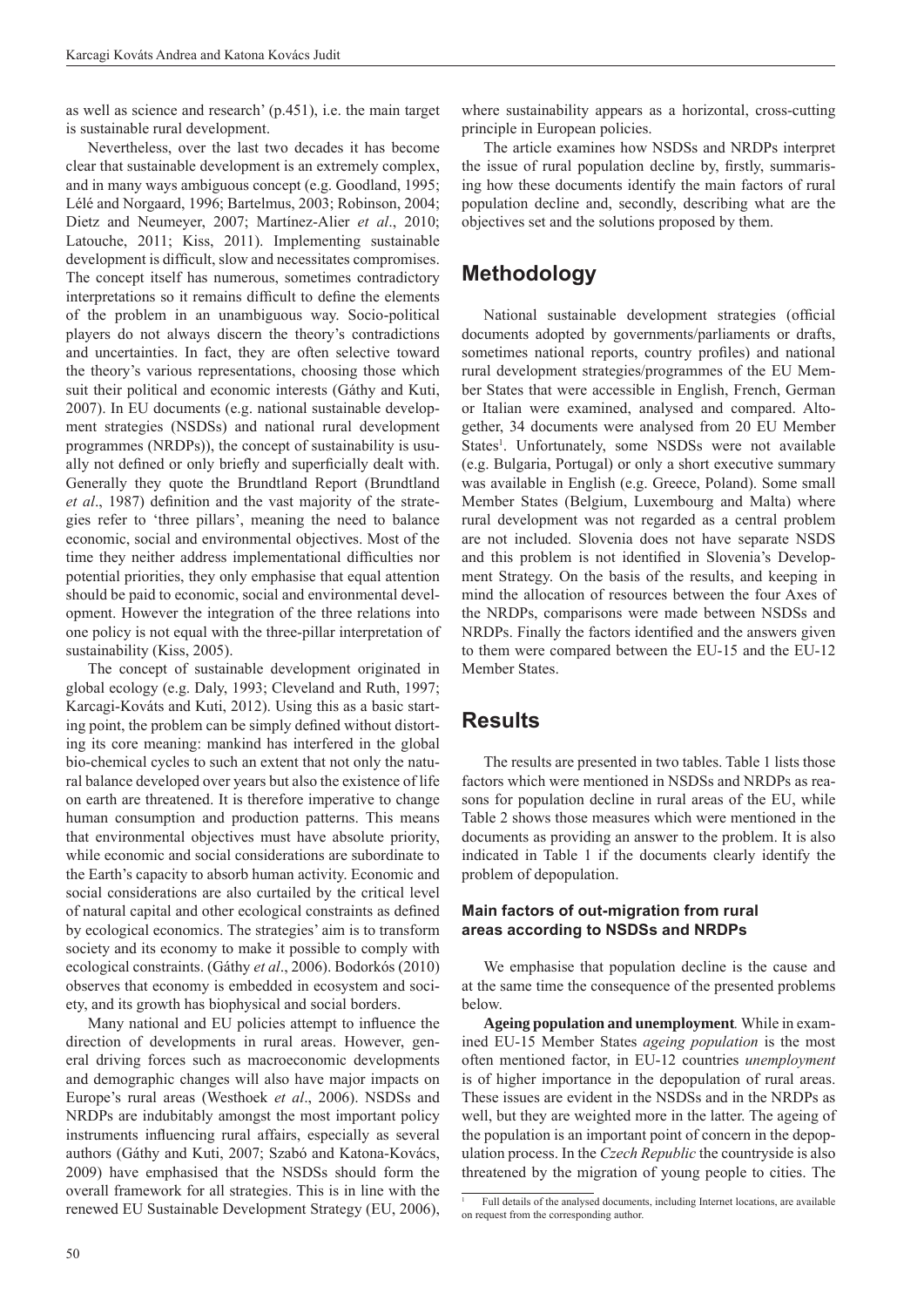| Rural population decline<br>is clearly identified as a<br>problem | $\bullet$ $\circ$ |                        |                   |                 |         |    |         |            |                   |           |         |            |            |           |                 |            |           |            |           |            |
|-------------------------------------------------------------------|-------------------|------------------------|-------------------|-----------------|---------|----|---------|------------|-------------------|-----------|---------|------------|------------|-----------|-----------------|------------|-----------|------------|-----------|------------|
|                                                                   |                   | <b>EU Member State</b> |                   |                 |         |    |         |            |                   |           |         |            |            |           |                 |            |           |            |           |            |
| Factor                                                            | AT                | <b>CY</b>              | CZ                | DE <sup>1</sup> | DK      | ES | EE      | FR         | FI                | HU        | IE      | п          | LT         | LV        | NL <sup>2</sup> | $PL^3$     | <b>RO</b> | <b>SE</b>  | SK        | <b>GB</b>  |
| Ageing population                                                 | $\bullet$         |                        | $\bullet$         |                 | $\circ$ |    | $\circ$ | $\bullet$  | $\bullet$         | $\circ$   | $\circ$ | $\circ$    | $\circ$    | $\bullet$ | $\circ$         |            | $\bullet$ |            | $\bullet$ | $\circ$    |
| Unemployment                                                      | $\circ$           |                        | $\circ$           |                 | $\circ$ |    | $\circ$ | $\circ$    | $\bullet$         | $\bullet$ |         |            | $\bullet$  | $\bullet$ |                 | $\bullet$  | $\bullet$ |            | $\bullet$ |            |
| Living conditions                                                 |                   |                        | $\circ$           |                 | $\circ$ |    |         |            | $\circ$           | $\circ$   |         |            | $\bigcirc$ | $\circ$   | $\circ$         | $\bullet$  | $\bullet$ |            | $\bullet$ | $\bigcirc$ |
| Social/public services                                            | $\circ$           |                        | $\bullet$ $\circ$ |                 | $\circ$ |    | $\circ$ | $\bigcirc$ | $\bullet$ $\circ$ | $\bullet$ |         |            |            | $\circ$   |                 | $\circ$    | $\bullet$ | $\bullet$  |           | $\circ$    |
| Poverty/low wages                                                 | $\circ$           |                        | $\circ$           |                 | $\circ$ |    | $\circ$ | $\circ$    |                   | $\bullet$ |         | $\circ$    | $\circ$    | $\bullet$ |                 |            | $\bullet$ | $\bigcirc$ | $\bullet$ |            |
| Women, young people                                               |                   |                        | $\circ$           |                 | $\circ$ |    | $\circ$ | $\circ$    | $\circ$           | $\circ$   |         | $\circ$    | $\bullet$  | $\circ$   |                 |            | $\bullet$ | $\circ$    | ٠         | $\circ$    |
| Declining agriculture                                             |                   |                        | $\circ$           |                 |         |    | $\circ$ |            | $\circ$           | $\bullet$ |         | $\circ$    |            |           |                 |            | $\bullet$ | $\circ$    |           | $\circ$    |
| Education                                                         |                   |                        | $\bullet$         |                 | $\circ$ |    | $\circ$ |            | $\circ$           | $\bullet$ | $\circ$ | $\circ$    |            | $\bullet$ | $\circ$         | $\bigcirc$ | $\bullet$ | $\circ$    |           |            |
| Health services                                                   |                   |                        | $\circ$           |                 |         |    | $\circ$ |            |                   |           | $\circ$ | $\circ$    | $\bullet$  |           |                 | $\bullet$  | $\bullet$ |            |           |            |
| Telecommunications/internet                                       |                   |                        |                   |                 | $\circ$ |    |         |            | $\circ$           |           | $\circ$ |            |            | $\bullet$ |                 |            | $\bullet$ |            |           |            |
| Climate change                                                    |                   |                        | $\circ$           |                 |         |    |         |            |                   |           |         |            |            |           |                 |            | $\bullet$ |            |           |            |
| Quality of landscape                                              |                   |                        |                   |                 |         |    |         |            |                   |           | $\circ$ | $\bigcirc$ |            |           | $\circ$         |            |           |            |           |            |
| Small local market                                                |                   |                        | $\circ$           |                 |         |    |         |            |                   |           |         |            |            |           |                 |            |           | $\circ$    |           |            |
| Biodiversity, soil quality, etc.                                  |                   |                        |                   |                 |         |    |         |            |                   |           |         |            |            |           | $\circ$         |            |           |            |           |            |

Table 1: Factors of population decline identified in the national sustainable development strategies (•) and the national rural development programmes (○) of selected EU Member States, ranked in order of importance.

<sup>1</sup> Due to its federal structure, the Federal Republic of Germany implements the rural development policy through rural development programmes established at the regional level of the Länder. In this respect, 14 regional programmes, and a programme related to the national network have been submitted to the European Commission's services.

Only a summary of the strategy is available in English.

3 National Development Strategy.

*Swedish* RDP emphasises that it is important for the sustainable development of rural areas that they are able to attract young people to settle there. In *Hungary*, migration from the rural areas has intensified, most of the people have departed presumably in the hope of finding employment and a better standard of living. The smaller the settlement, the higher is the rate of unemployment and the worse are the conditions of living. Employment opportunities are particularly restricted in the case of people with low qualifications, middle or senior age and even more so with respect to women raising their children on their own. In terms of employment the Roma, which account for 5 to 6% of the population, are the least favoured, and in smaller communities and in regions of the country that suffer from permanently critical conditions their population ratio is considerably higher than the national average, and they are significantly overrepresented among the long-term unemployed. In *Lithuania* many problematic territories with extremely low rates of employment and depopulation trends have formed. The possibilities for economic development of regions with such territories decrease.

**Living conditions***.* Living condition is rather a problem of EU-12 countries, defined among the second most important factors in NRDPs, while it is defined only in one third of the examined EU-15 documents. Research shows that *Dutch* people live better in the country than in towns. Rural dwellers have more space, are more involved in society and are more likely to have a car. However, the town is better for young people, or for the single elderly. Compared with urban areas, working conditions in rural areas are slightly worse for women than for men. In the *Czech Republic* the depopulation of the countryside areas has stopped; however, this is because of the massive construction boom of singlefamily houses in the vicinity of large towns and the creation of dense satellite towns in these areas.

**Social/public services**. Living conditions, availability of services are an often mentioned problem in EU-12 NRDPs.

In *Romania*, access to the public water supply network among the rural population is limited to one third with actual access to the system, while access to the sewerage system is even more. This situation is clearly negative in terms of the potential impact on the health and well-being of families in the rural area. The existence of a poorly-developed basic infrastructure in most communes acts as a limitation on the development of other basic services in the rural areas (cultural and recreational facilities, childcare and elderly facilities, public transport services etc.) The problem is observable even in the EU-15 countries, also as a second most often defined factor. For example the *Italian* NRDP stresses that the characteristics of intermediate rural areas are the sources of numerous problems of a socio-economic type for several reasons: the infrastructural resources are typically rural, essentially tied to roads and railways with connections and services that are often meagre; the same is true of telecommunications infrastructures, with broadband Internet serving a minority of the population; the situation of services for the population is likewise problematic: there is one hospital bed for every 332 inhabitants and numerous municipalities lack postal and banking services. In *Sweden* some rural areas have experienced extensive depopulation, which has also led to deteriorations in the range of services on offer.

**Poverty/low salary.** Although defined as a problem in all EU Member States in this study, there is a big difference between the NRDPs of the EU-27. Less than 50% of the examined EU-15 NRDPs underline the factor of poverty while it is nearly 90% in the examined EU-12 NRDPs. The *Hungarian* NRDP stresses that as in rural areas – and particularly in smaller communities – there is a greater ratio of manual workers and people with a lower level of schooling due to the character of the economic structure, income handicaps are also manifested in this regard. In villages the ratios of inhabitants having completed only elementary school as the highest level of education, or not even that, are 24 and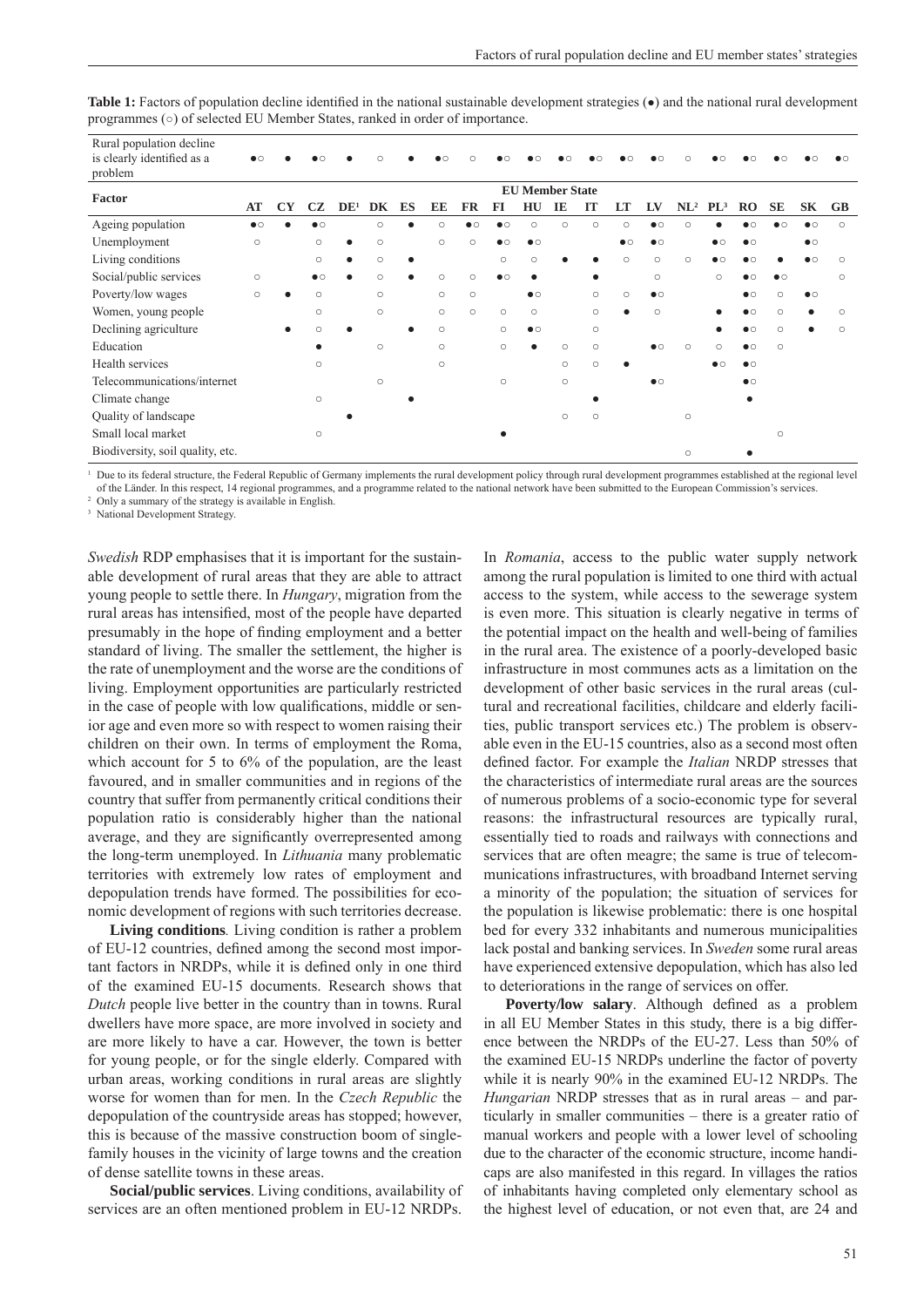19%, respectively. Thus 43% of the population of villages has no qualification at all. The difference is further aggravated by the generally smaller ratio of population in the economically active age bracket, the higher rate of unemployment and the smaller proportion of the employed. These conditions remarkably influence the demographic processes and trends taking place in the smaller communities, the migration of the population capable of work, thereby speeding up the decline of these settlements and their abandonment over the longer term.

**Declining agriculture***.* Although rural development instruments are part of the second pillar of the Common Agricultural Policy, declining agriculture is not the most important factor in the NRDPs. It is also important to note that, between the selected factors examined, their role in the NSDSs' rank is higher than in the NRDPs' rank. In *Estonia* the development of rural areas is mostly influenced by low population concentration and persistent decrease in the share of agriculture in enterprise. By now, the share of agriculture in the structure of rural enterprise has decreased to approximately 50%. More machinery is used in agriculture and therefore many people have had to find occupations elsewhere. At the same time, the jobs created in the secondary and tertiary sectors have compensated for less than one third (28.9%). Therefore, in the rural areas, employment rate is lower than in cities and the number of employed has also decreased. Of statistical indicators, only falling unemployment rate is positive  $(7.7%)$  in rural areas. At the same time, the small number of suitable jobs and unemployment are problems in rural areas.

**Education***.* In *Hungary*, rural areas have a much lower rate of college or university graduates and even high school graduates than the national average, with vocational secondary school or mere elementary school education being the highest completed education of most residents. One of the major obstacles to rural economic restructuring is the discrepancy between the actual needs of the economy and the structure of education and (vocational) training. There is a shortage of labour force with the education and professional knowledge required by the prospering branches of the economy in the rural areas, mostly due to migration from the areas. As the *Swedish* NRDP emphasises, it is not in itself a problem that young people move away to experience a change of scene or to study; it is often beneficial for the dynamic development of the individuals themselves and for society as a whole. It is, however, of the greatest importance for rural areas that they can provide attractive jobs and social environments so that young people are able and willing to return, after for example completing their education. The *Dutch* NRDP mentions that rural dwellers generally have a lower level of education. However, their education is well suited to the available work, including work in tourism.

**Climate change**. The *Czech* NRDP draws attention to the fact that climate change also represents a risk for the countryside due to the more frequent occurrence of extreme weather conditions, which threaten both agricultural production and the property of rural inhabitants. Agriculturally managed ecosystems contain important elements of biological diversity important for ensuring food production, ecosystem functioning and a safe life. Sustainable usage is the presupposition for maintaining biodiversity in agricultural ecosystems. The opposite side of this trend is a fall in the competitiveness of a number of farmers, particularly in the disadvantageous areas. For this reason almost 7% of the agricultural land is threatened by abandonment and the associated processes of degradation in the species-rich parts of the agricultural ecosystem.

**Quality of landscape**. Maintaining the sustainable quality of landscape is also a matter of concern. In the *Netherlands* the Social and Economic Council (SER) identifies a number of challenges when it comes to improving the rural economy and the broad development of rural areas, namely: the range of tourist and leisure facilities does not adequately meet the requirements of the public; the ageing of the population means that the need for housing in rural areas is increasing, including combinations of residential, retail and other facilities. In general the quality of life is improving as more and better housing becomes available; decline in services: combined provision can offer solutions to this problem.

**Local markets**. The *Finnish* NSDS draws our attention to an interesting aspect: in terms of rural development, it is problematic that the network formed by cities in Finland is not dense enough to cover the entire country, meaning that rather isolated regions remain between the city-regions. These areas are in the weakest position due to an unbalanced business structure, the lack of employment opportunities and the small size of local markets.

**Biodiversity**. The *Italian* rural development programme emphasises that in forest areas the problems of the preservation of biodiversity are mainly attributed to the lack of adequate strategic forestry planning, the difficulty of activating and maintaining active and ecologically compatible forest management, fires, fragmentation of property and, in some cases, of woodland ecosystems, as well as the abandonment of woods and woods-related and pastoral activities due to the depopulation of mountain areas.

#### **Measures proposed against the population decline by NSDSs and NRDPs**

In the face of the problems and needs presented in the previous section, and on the basis of the instrumentation made available by the regulation on rural development, the most suitable lines of intervention may be in particular as follows.

**Diversification of agriculture** (Measure 311 in the NRDPs) is the most often mentioned instruments in both in the NSDSs and the NRDPs in the examined EU-27 Member States. The purpose of the measure is primarily to improve the earnings position of the rural population living from agriculture, to create and preserve jobs outside agricultural activities that may contribute to reducing the out-migration from rural areas and to improving the rural living conditions. In the *Hungarian* NRDP for the measure 311 the eligible areas include among others: non-food purpose processing, direct sale of locally made (food and handicraft) products, fostering connection to distribution networks; support to marketing of locally made products; development of supply of devices for craftsmen and handicraft activities. In *Romania* the following actions will be supported among others: tangible investments (construction, modernisation, building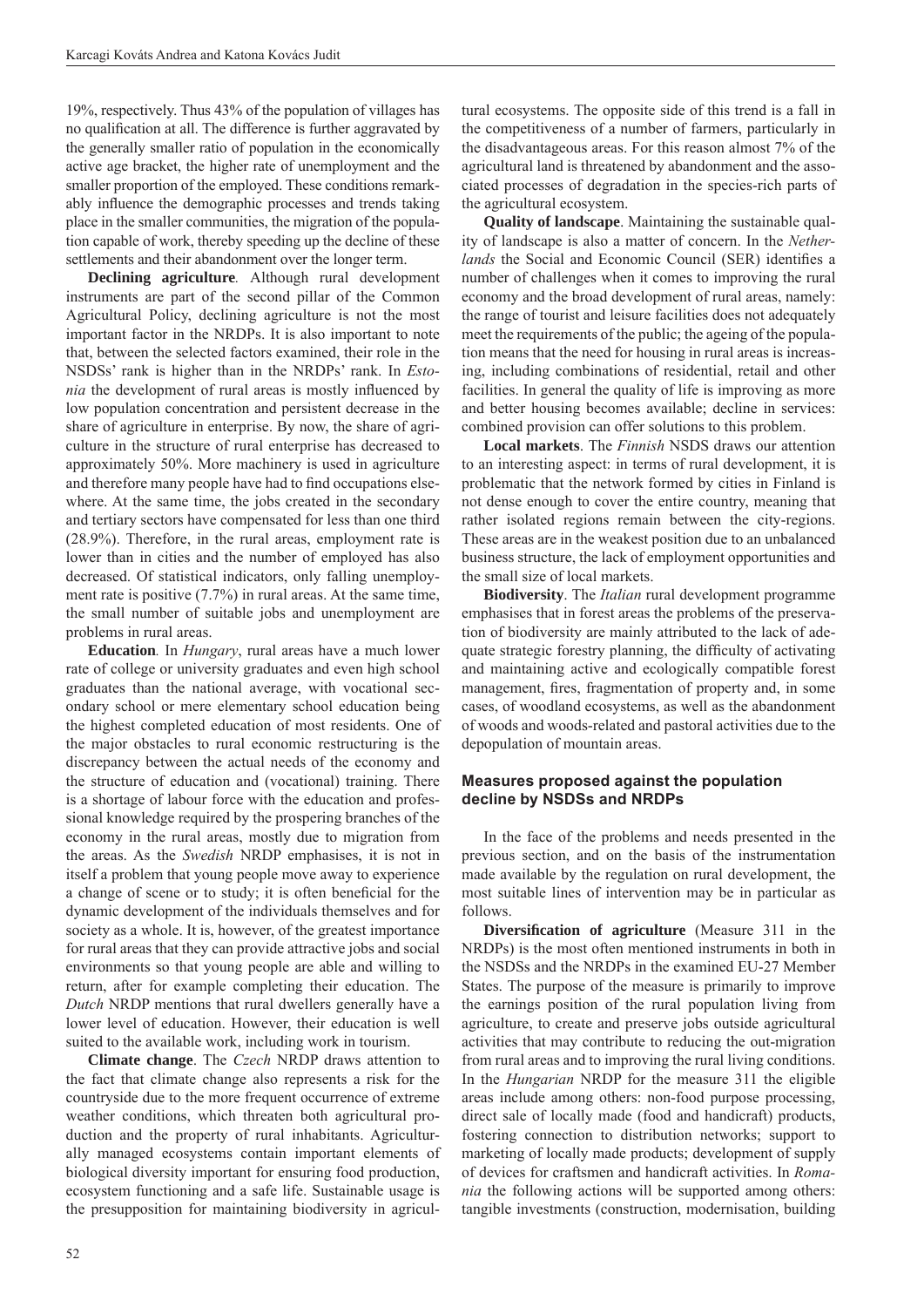|                                                               | <b>EU Member State</b> |           |                   |                 |         |    |         |           |           |                   |           |           |                   |                   |                 |                   |                   |           |                   |           |
|---------------------------------------------------------------|------------------------|-----------|-------------------|-----------------|---------|----|---------|-----------|-----------|-------------------|-----------|-----------|-------------------|-------------------|-----------------|-------------------|-------------------|-----------|-------------------|-----------|
| <b>Measures proposed</b>                                      | AT                     | <b>CY</b> | CZ                | DE <sup>1</sup> | DK      | ES | EE      | <b>FR</b> | $FI$      | HU                | IE        | IT        | LT                | LV                | NL <sup>2</sup> | $PL^3$            | $_{\rm RO}$       | <b>SE</b> | <b>SK</b>         | $G$ B     |
| Diversification of agricul-<br>tural development              | $\bullet$ $\circ$      |           |                   |                 | $\circ$ |    | $\circ$ |           |           | $\bullet$ $\circ$ | $\circ$   |           |                   | $\bullet$ $\circ$ | Ċ               |                   |                   |           | $\bullet$ $\circ$ | $\circ$   |
| Availability of services                                      | $\bullet$ $\circ$      |           |                   |                 | $\circ$ |    | $\circ$ | $\circ$   |           |                   |           |           |                   | $\bullet$         |                 |                   |                   |           | $\bullet$ $\circ$ | $\circ$   |
| New workplaces                                                | $\bullet$ $\circ$      |           | $\bullet$ $\circ$ |                 | $\circ$ |    | $\circ$ |           | $\bullet$ | $\circ$           | $\circ$   | $\bullet$ | $\bullet$         | $\bullet$         | $\circ$         | $\bullet$         | $\bullet$         |           | $\bullet$ $\circ$ |           |
| Tourism/Agro-tourism                                          |                        |           | $\bullet$ $\circ$ |                 | $\circ$ |    |         | $\bullet$ |           | $\bullet$ $\circ$ | $\bullet$ | $\circ$   |                   |                   |                 | $\circ$           | $\bullet$ $\circ$ |           | $\bullet$ $\circ$ |           |
| Supporting entrepreneurship                                   |                        |           |                   |                 | $\circ$ |    |         |           | $\circ$   | $\circ$           | $\circ$   | $\circ$   |                   | $\bullet$         | $\circ$         | $\bullet$         | $\bullet$         |           |                   |           |
| Development of small busi-<br>ness/market                     |                        |           | $\bullet$         |                 |         |    |         | $\circ$   | $\bullet$ | $\circ$           | $\circ$   | $\bullet$ | $\circ$           | $\circ$           | $\circ$         | $\bullet$ $\circ$ | $\bullet$         |           |                   |           |
| The support of renewable<br>sources of energy                 | $\circ$                |           | $\bullet$         |                 | $\circ$ |    | $\circ$ | $\circ$   | $\bullet$ | $\circ$           |           | $\circ$   | $\circ$           |                   |                 | $\bullet$         | $\circ$           |           | $\circ$           | $\circ$   |
| Increasing income level/<br>quality of life/living standard   |                        |           |                   |                 |         |    | $\circ$ |           | $\circ$   | $\circ$           |           | $\circ$   |                   | $\circ$           |                 | $\circ$           | $\circ$           |           |                   | $\bullet$ |
| Preservation of forms of cul-<br>ture and life in rural areas |                        |           |                   |                 | $\circ$ |    |         |           | $\bullet$ |                   |           | $\circ$   |                   |                   |                 | $\circ$           | $\circ$           |           |                   | $\bullet$ |
| Increasing the quality of<br>primary schools/education        | $\circ$                |           |                   |                 | $\circ$ |    |         |           |           |                   |           | $\circ$   | $\bullet$ $\circ$ | $\circ$           |                 |                   | $\circ$           |           |                   |           |
| The support of organic<br>farming                             |                        |           |                   |                 |         |    | $\circ$ |           |           | $\circ$           |           |           | $\circ$           | $\circ$           |                 | $\bullet$ $\circ$ | $\circ$           |           |                   |           |
| Renewal of local identity/<br>cohesion/social capital         |                        |           | $\circ$           |                 |         |    |         |           |           |                   | $\circ$   | $\circ$   |                   |                   |                 |                   |                   |           |                   |           |
| The role of forestry in pro-<br>viding employment             |                        |           |                   |                 |         |    |         |           |           |                   |           |           |                   |                   |                 |                   |                   |           |                   |           |
| Supporting the regeneration<br>of rural areas                 |                        |           |                   |                 |         |    |         |           |           |                   |           |           |                   |                   |                 |                   | $\bullet$         |           |                   |           |
| Modernisation of irrigation                                   |                        |           |                   |                 |         |    |         |           |           |                   |           |           |                   |                   |                 |                   | $\circ$           |           |                   |           |
| Change in biodiversity<br>trends                              |                        |           |                   |                 |         |    |         |           |           |                   |           |           |                   |                   |                 |                   |                   |           |                   |           |

**Table 2:** Measures proposed to address population decline in the national sustainable development strategies (●) and the national rural development programmes (○) of selected EU Member States, ranked in order of importance.

<sup>1</sup> Due to its federal structure, the Federal Republic of Germany implements the rural development policy through rural development programmes established at the regional level of the Länder. In this respect, 14 regional programmes, and a programme related to the national network have been submitted to the European Commission's services.

2 Only a summary of the strategy is available in English. 3 National Development Strategy.

extension with a productive purpose; the relevant endowment with equipments etc., inclusively the leasing purchasing of those); intangible investments (software, patents, licences etc.), inclusively the leasing purchasing of those. Even in *Denmark*, where the population decline seems not to be severe concern the NRDP underlines that the measures under Axis 3 contribute to the overall priority of the creation of employment opportunities in rural areas in non-agricultural activities and services. This is an answer to the trends towards economic and social decline as well as depopulation of the countryside.

**Services**. Making services available is the second most important measure both in the NSDSs and the NRDPs in EU-27 Member States. The *Lithuanian* NSDS had to set amongst the main mid-term tasks to ensure that 80% of all Lithuanian inhabitants are connected to high quality public water supply networks and that the rural population has a possibility to use good quality drinking water (especially in the north-western regions of Lithuania where fluoride concentrations in drinking water are too high).

**Encouragement of tourism activities** (Measure 313 in the NRDPs). Creation of new workplaces is emphasised in the NSDSs and the NRDPs especially in the case of EU-12 Member States. The most commonly mentioned sector as an answer is tourism. Tourism as a sector has a significant growth potential throughout Europe, but this measure is much more underlined in EU-12 Member States, where possibilities for tourists are not as well developed as in EU-15 Member States. It can create new employment opportunities for rural areas as well as prevent increasing economic and social inequalities in rural areas and out-migration. The *Dutch* RDP suggests that countryside is gradually changing from a physical space for food production into a 'consumption space'. The rural areas belong to everyone. Everyone wants to enjoy nature, landscape and cultural heritage, and people want to see authentic landscapes. For the rural population this means both new challenges and new sources of income. The natural landscape specific to *Romania* offers excellent possibilities for rural tourism, an issue that allows recreation in rural environment, experiencing some novel activities, participating in different representative events or visiting some attraction points, which are not available in the urban areas. The *Romanian* NRDP underlines that the support for tourism infrastructure and tourism services is needed for two reasons: firstly to create and promote competitive tourism in the rural area and the secondly to set up local networks in order to promote and supply these services, with an active involvement of the rural population, especially young people and women. The *Romanian* rural areas are very important in economic and social terms as well as in respect to their size, diversity and in terms of the large human and natural resources which are contained therein.

**Increasing income level and living standards** are measures which are given a higher importance in the examined EU-12 NRDPs than in the EU-15 documents. Fehér *et al*. (2010) in their work on examining motivation and intentions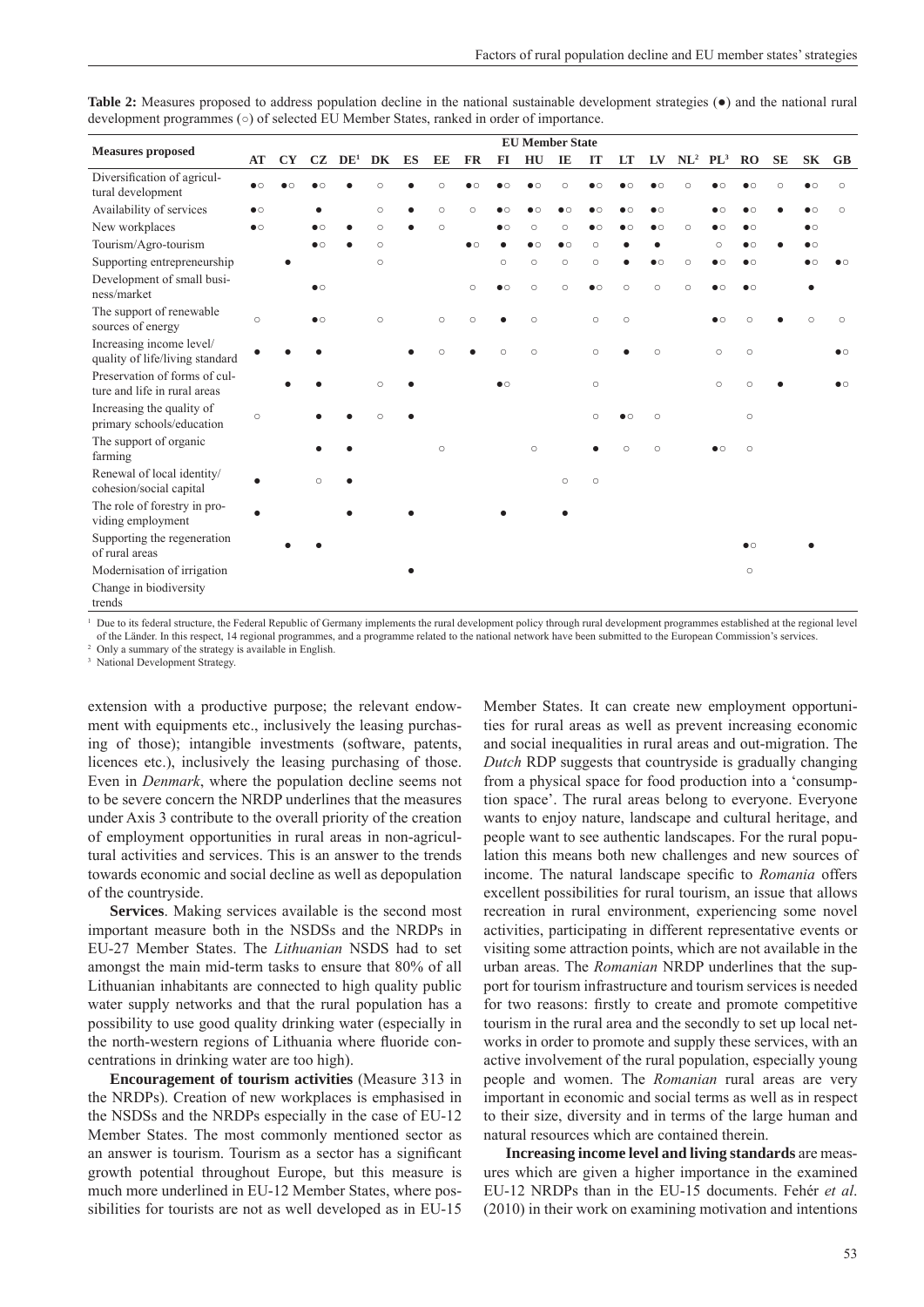of farmers as regards the development of multifunctional agriculture in microregions of northern and eastern Hungary consider the 'most urgent measures for farmers in their micro-regions to be the improvement of living standards for local inhabitants' (p.75).

In their NRDPs the examined EU-12 Member States propose more measures with higher importance than EU-15 Member States, showing the difference between the two groups (Table 2).

### **Discussion**

Although measures proposed in the NSDSs and the NRDPs to combat the identified factors of population decline are in line, such as new workplaces to reduce unemployment or availability of services to address the problem of living conditions/services, available data show that they do not give an effective answer to the population decline in rural areas of the EU. For example in *Hungary*, positive changes in this regard have occurred only in Central Hungary and the Western and Central Trans-Danubian NUTS 2 regions, while the migration balance seemed to be less favourable in the regions of Northern Hungary and the Northern Great Plain. If current trends remain, we should expect an unfavourable change in the age structure of the population in all regions, a continuing decrease in the population of economically active age, and the concomitant rise in the number of inactive citizens.

It is not clear how effective strategic programmes can be. General worldwide factors, such as structural development and fluctuations in economic climate, are judged to be of greater significance to the socio-economic situation in rural areas than the rural development programme. Most rural changes are rather evolutionary than planned transition (*sensu* Loobarch and Rotsmans, 2006). Changes in rural areas are often indirect. Science has to identify objective trends and clarify the scope of political plans and strategies.

Although all documents consider the depopulation process as a negative phenomenon and put it amongst the weaknesses/threats of their SWOT analysis, national rural development programmes describe and analyse the phenomenon more thoroughly do than NSDSs. National sustainable development strategies should pay more attention to the problem. While the EU gives guidelines in the form of regulations for NRDPs, there are none for NSDSs.

There is also no commonly accepted objective or principle about the desired extent of demographic changes in rural areas. We can find different expressions in the strategic documents that are sometimes contradictory, as the terms used in the *Danish* RDP show: the challenge for the rural areas is 'to discourage outward migration' (p.36); 'it is considered crucially important to avoid depopulation of the small islands' (p.25); 'the overall programme contributes to stabilising the rural population' (p.45); 'to reverse the negative trends of economic and social decline and depopulation' (p.205); 'to prevent further depopulation in rural areas' (p.212).

Some other examples: 'the major problem of the countryside is not the preservation of agriculture anymore, but the stabilisation of the rural population'; 'reducing the migration of the population to cities' (*Czech* RDS); 'It is essential to form the policy and its instruments in such a way as to stop that process and significantly change the situation in the Polish rural areas' (*Polish* RDP); 'increase living standards by improving the attractive feature of rural settlements in order to reverse outward migration and negative trends of economic and social conditions and depopulation of the countryside' (*Hungarian* RDP); 'revitalisation and revival of rural areas, qualitative development of urban settlements' (*Slovak* SDS); 'Tourism stabilises population in rural areas' (*Slovak* RDP); 'to increase the attractiveness of the rural areas and reduce the migration of young people to urban centres' (*Romanian* RDP); 'necessary to increase the number of young farmers operating in agriculture' (*Romanian* RDP); etc. We think that rural policies need a stronger theoretical basis to respond this question. Weber  $(2010)$  finds it important to successfully control and also design shrinking regions in spatial planning, and accomplish the control of shrinkage.

As mentioned above, the *Czech* NRDP emphasises that the major problem of the countryside is not the preservation of agriculture anymore, but the stabilisation of the rural population. The share of the workforce in the agricultural sector is not a sufficiently stabilising factor of the rural population. There is need for change in the economic structure of the countryside and the creation of an attractive environment for living as well as economic enterprise, including the conditions for small entrepreneurs, i.e. to support a creation of new jobs by diversification away from agriculture as well as the general improvement of the quality of life in the rural areas. Business risk fear and insufficient financial resources are the barriers for microenterprise creation in rural areas. In *Cyprus*, the last few years have indicated a declining trend in local agricultural practices due to the fact that the rural population is continuously shrinking.

As an answer to this change in economic structure, in line with results of other research, most of the measures proposed in NRDPs to address population decline are linked to Axis 3 of the EU rural development policy, which underlines the importance of this axis and its measures in the future as well. Ferrer and Kaditi (2007) state that 'rural development policies are moving in the right direction, but targeting the endogenous growth potential of rural areas requires much more support to non-agricultural activities. The redistribution of resources between the direct payments and rural development should be increased and the shares of funding between the four axes of the policy changed' (p.38). Furthermore, research in rural development has developed new concepts, such as degrowth (Mészáros, 2011), rural resilience (Heijman et al., 2011), rural web (van der Ploeg et al., 2008) and Rural Europe  $2+2+$  (Fieldsend, 2011), that should be taken into consideration by future strategies.

Amongst the factors of population decline, strategic documents should pay more attention to economic and social elements; ecological considerations should be mentioned in an explicit way. We think that ecological aspects of the depopulation process should be examined in depth. In *Italy* in some less favoured areas, in many cases the economic fabric is 'thin' and phenomena related to the abandonment of agricultural activities and depopulation can create problems in terms of hydro-geological instability, conservation of the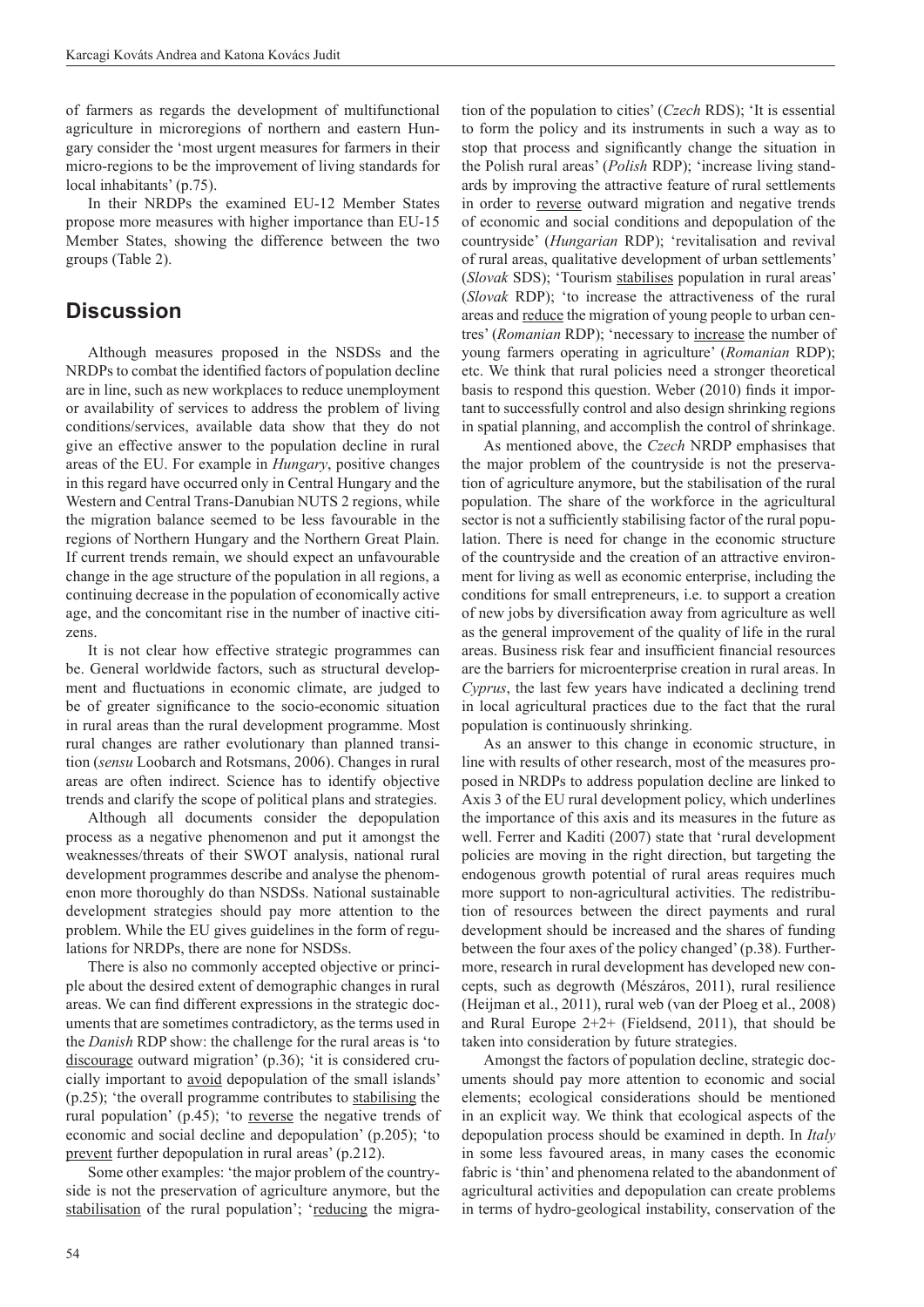landscape and 'desertification', especially in mountain areas, which are frequently very important from the nature standpoint. The administration of less favoured areas can play an important role with respect to the needs of such areas, but without a doubt in the current changing contexts the validity of the compensatory approach remains limited with respect to the objective of maintaining of a vital rural community and conserving the natural environment at an equitable level. In the *French* SDS, in order to encourage the sustainable management of natural and rural areas (including the species that they are home to) in accordance with local players, in a decentralised framework and covering the whole territory, the Government shall initiate an in-depth study concerning the refounding of the natural heritage public policy. It shall lead to a change in the current intervention methods of the public authorities. The conservation of biodiversity must be firmly established in space utilisation and territorial planning policies. Beyond the network of remarkable natural areas, the upholding of ecological link zones is essential to allow the circulation of the animal and plant species living there.

Heijman *et al*. (2011) state that landscape design and spatial organisation determine and influence system resilience at multiple scales, from the scale of a farm or village through communities to regions. In their view the functions of the rural areas are (a) Agriculture and agribusiness, and (b) Rural services, where agro-cluster and rural services are often conflicting. They call for a classification of rural regions in the EU to be developed. Rural regions that are especially qualified for public and private rural services should be facilitated with regulations in that area. Regions that are specially endowed for the agro-cluster (agriculture plus agribusiness) should specialise in that area. Furthermore, in the area of nature management, the development of a European crossborder ecological main structure could be considered.

### **Acknowledgements**

The work of Katona-Kovács was supported by the János Bolyai Research Fellowship of the Hungarian Academy of Sciences.

# **References**

- Bartelmus, P. (2003): Dematerialization and capital maintenance: two sides of the sustainability coin. Ecological Economics **46**, 61-81.
- Biagi, B., Faggian, A. and McCann, P. (2011): Long and Short Distance Migration in Italy: The Role of Economics, Social and Environmental Characteristics. Spatial Economic Analysis **6**  (1), 111-131.
- Bodorkós, B. (2010): Társadalmi részvétel a fenntartható vidékfejlesztésben: a részvételi akciókutatás lehetőségei [Public Participation in Sustainable Rural Development: The Potential of Participatory Action Research] Doctoral dissertation. Gödöllő: Szent István Egyetem.
- Brundtland, G.H., Khalid, M. and others (1987). Report of the World Commission on Environment and Development "Our Common Future". Annex to UN General Assembly document A/42/427. New York: United Nations.
- Cleveland, C.J. and Ruth, M. (1997): When, where, and by how much do biophysical limits constrain the economic process? A survey of Nicholas Georgescu-Roegen's contribution to ecological economics. Ecological Economics **22**, 203-223.
- Daly, H.E. (1993): Steady-State Economics: A New Paradigm. New Literary History **24**, 811-816.
- Dietz, S. and Neumayer, E. (2007): Weak and strong sustainability in the SEEA: Concepts and measurement. Ecological Economics **61**, 617-626.
- EC (2007): Europe's Demographic Future: Facts and Figures on Challenges and Opportunities. Brussel: European Commission.
- EC (2008): Rural Development in the European Union Statistical and Economic Information (Report 2008), Brussel: European Commission.
- EC (2009): Eurostat regional yearbook 2009. Brussel: European Commission.
- EC (2011): Eurostat regional yearbook 2011. Brussel: European Commission.
- EU (2006): Renewed EU Sustainable Development Strategy. 10117/06. Brussel: Council of the European Union.
- Fehér, A., Czimbalmos, R., Kovács, Gy. and Szepesy, E. (2010): Motivation and intentions of farmers as regards the development of multifunctional agriculture in microregions of Northern and Eastern Hungary. Studies in Agricultural Economics **111**, 65-76.
- Ferrer, J.N. and Kaditi, E.A. (2007): The EU added value of agricultural expenditure – from market to multifunctionality – gathering criticism and success stories of the CAP. Brussel: European Parliament.
- Fieldsend, A.F. (2011): Rural Europe 2+2+: A conceptual framework for a rural employment policy. Studies in Agricultural Economics **113** (2), 145-151.
- Gáthy A. and Kuti I. (2007): The complexities of European strategy design - the case of agriculture. Studies in Agricultural Economics **106**, 5-22.
- Gáthy, A., Kuti, I. and Szabó, G. (2006): Fenntartható fejlődési politikák és stratégiák az Európai Unióban [Sustainable development policies and strategies in the European Union], in Bulla Miklós and Tamás Pál (eds), Fenntartható fejlődés Magyarországon (Jövőképek és forgatókönyvek). Budapest: Új Mandátum Könyvkiadó, 165-194.
- Goodland, R. (1995): The concept of sustainability. Ecodecision **15**, 30-32.
- Gross, M. (2008): Population decline and the new nature: Towards experimental "refactoring" in landscape development of postindustrial regions. Futures **40**, 451–459.
- Heijman, W., Hagelaar, G. and van der Heide M. (2011): Rural resilience as a new development concept, in D. Tomić and M.M. Ševarlić (eds), Development of Agriculture and Rural Areas in Central and Eastern Europe. Thematic Proceedings of the 100th Seminar of the European Association of Agricultural Economists. 21-23 June 2007, Novi Sad, Serbia, 383-396.
- Karcagi Kováts, A. and Kuti, I. (2012): A készletek általános elmélete és a fenntartható fejlődés [General theory of stocks and sustainable development]. Magyar Tudomány 2012/2, 216-225.
- Kiss, K. (2005): A fenntartható fejlődés dimenziói és útvesztői [Dimensions and labyrinths of sustainable development], in Kerekes S. and Kiss K. (supervisor, ed.) A fenntartható fejlődés fogalmának hazai értelmezése és ágazati koncepciói, Budapesti Corvinus Egyetem, Budapest, Hungary, April 2005, 6-22.
- Kiss, K. (2011): Rise and Fall of the Concept Sustainability. Journal of Environmental Sustainability **1**, 7-18.
- Latouche, S. (2011): A nemnövekedés diszkrét bája [The challenges of degrowth]. Szombathely, Hungary: Savaria University Press.
- Lélé, S. and Norgaard, R.B. (1996): Sustainability and scientist's burden. Conservation Biology **10**, 354-365.